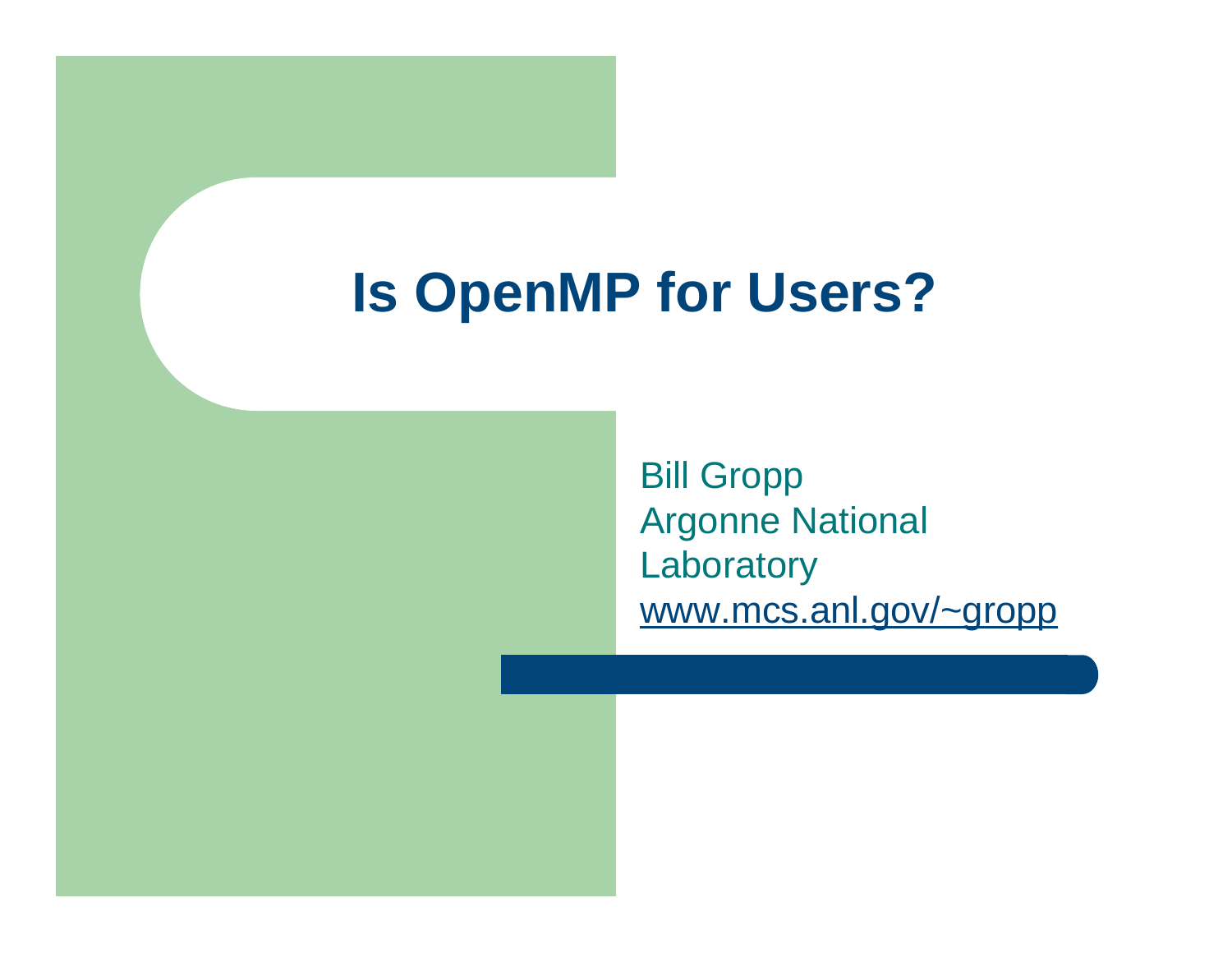## **Quiz**

 $\bullet$ 

```
\bullet Is the following a correct program?
```

```
 #include <stdio.h>
#include <omp.h>
void skip(int i) {/*…*/}
void work(int i){/*…*/}
int main() \{ omp_lock_t lck:
   int id;
   omp_init_lock(&lck);
   #pragma omp parallel shared(lck) private(id)
\{ id = omp_get_thread_num();
 omp_set_lock(&lck);
 printf( "My thread id I %d.\n", id );
      omp_unset_lock(&lck);
     while(! omp\_test\_lock(& lck)} { skip(id); }
      work(id);
     omp_unset_lock(&lck);
 }
   omp_destroy_lock(&lck);
  return 1;
}
```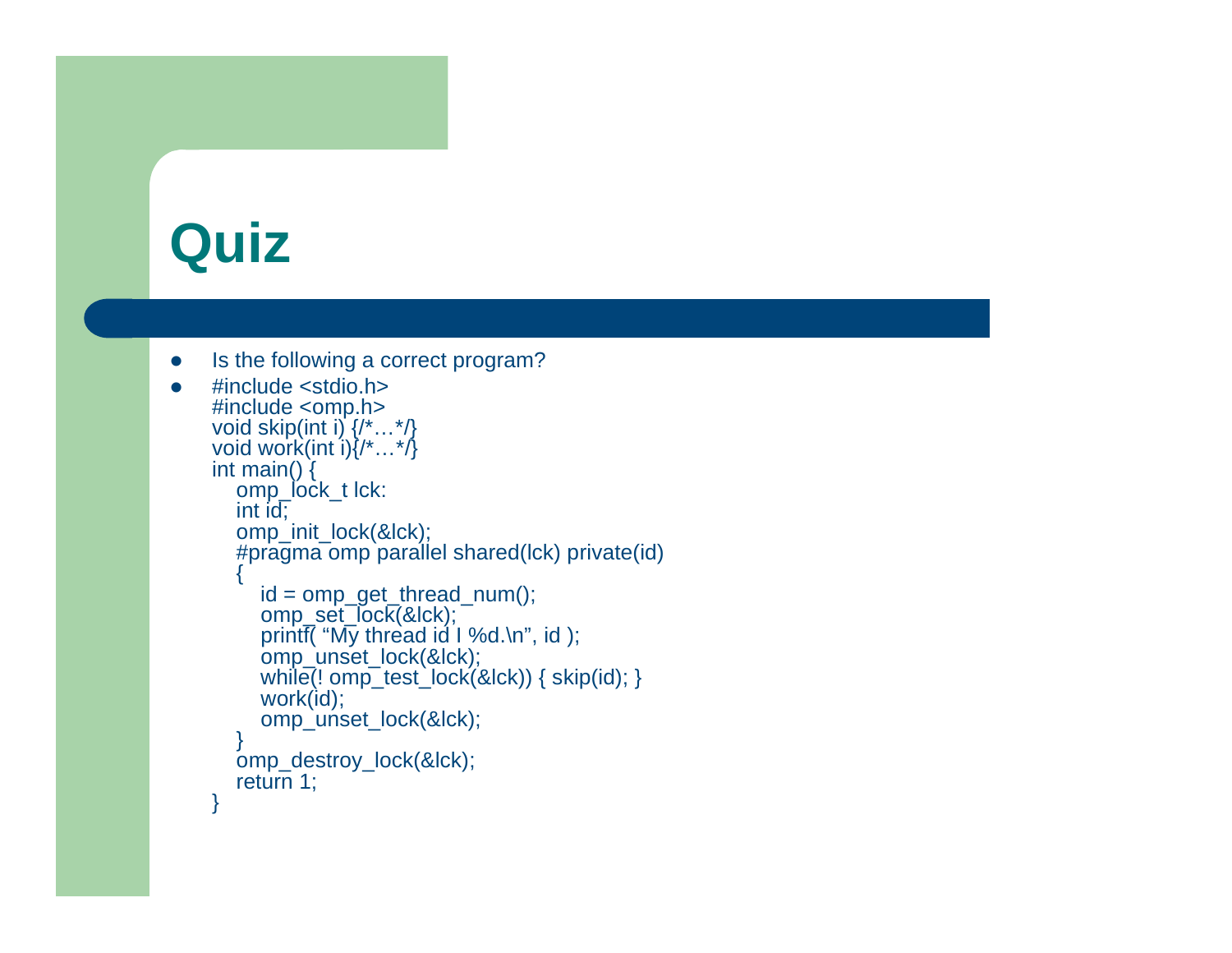## **Quiz Answer**

 $\bullet$ 

```
\bullet No. According to A.17, p 143-144, it must be
```

```
 #include <stdio.h>
#include <omp.h>
void skip(int i) {/*…*/}
void work(int i){/*…*/}
int main() \overline{f} omp_lock_t lck:
   int id;
   omp_init_lock(&lck);
   #pragma omp parallel shared(lck) private(id)
\{ id = omp_get_thread_num();
     omp_set_lock(&lck);
     printf( "My thread id I %d.\n", id);
      omp_unset_lock(&lck);
     while(! omp\_test\_lock(& lck)) { skip(id);}
     #pragma omp flush work(id);
     #pragma omp flush
     omp_unset_lock(&lck);
 }
   omp_destroy_lock(&lck);
   return 1;
}
```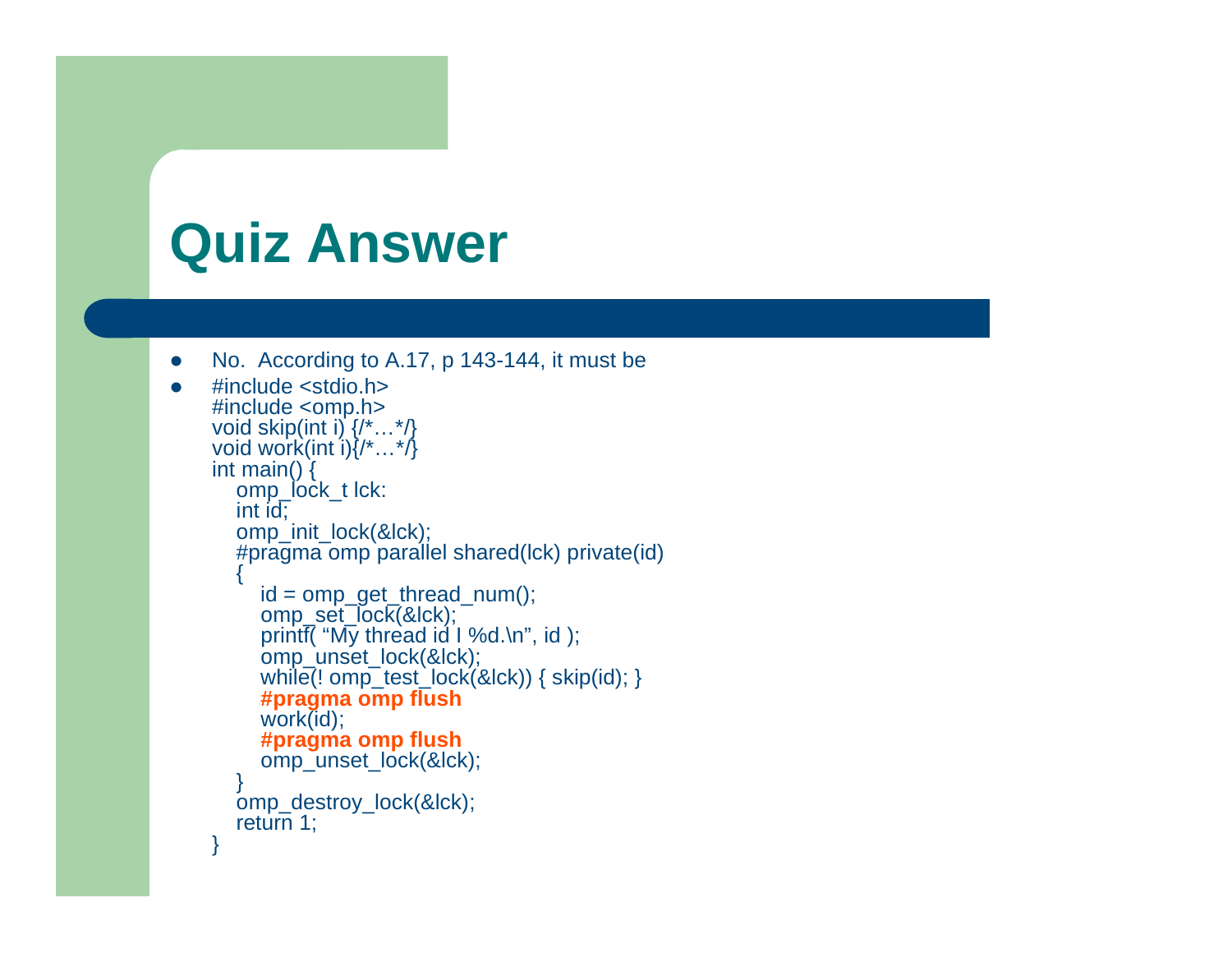### **Problems with Support for Multilingual Programming**

- Three routines that set values (such as the number of threads to use) have the same name but different calling sequences in C and Fortran
	- Set\_num\_threads, set\_dynamic, set\_nested
- $\bullet$ If sizeof(omp\_lock\_t) != 4, then all 10 omp\_xxx\_lock routines can fail
- $\bullet$  If Fortran .true. and .false. don't correspond to C, then 3 more routines with logical return values can fail
- 0 This affects libraries: E.g., a user Fortran program that calls a library written in C that uses OpenMP and that is linked in the usual and expected way will fail
- Only affects vendors whose C and Fortran compilers generate the same loader name for the same "user" name
	- This means IBM. I'm surprised IBM has not raised this issue.
- 0 Possible fixes:
	- Add new routines for C and Fortran
		- Suggestion: Use mixed case names for C/C++, e.g., OMP\_Set\_num\_threads( int n ) and omp\_set\_num\_threads( Fint \*n)
		- Deprecate routines with conflicting bindings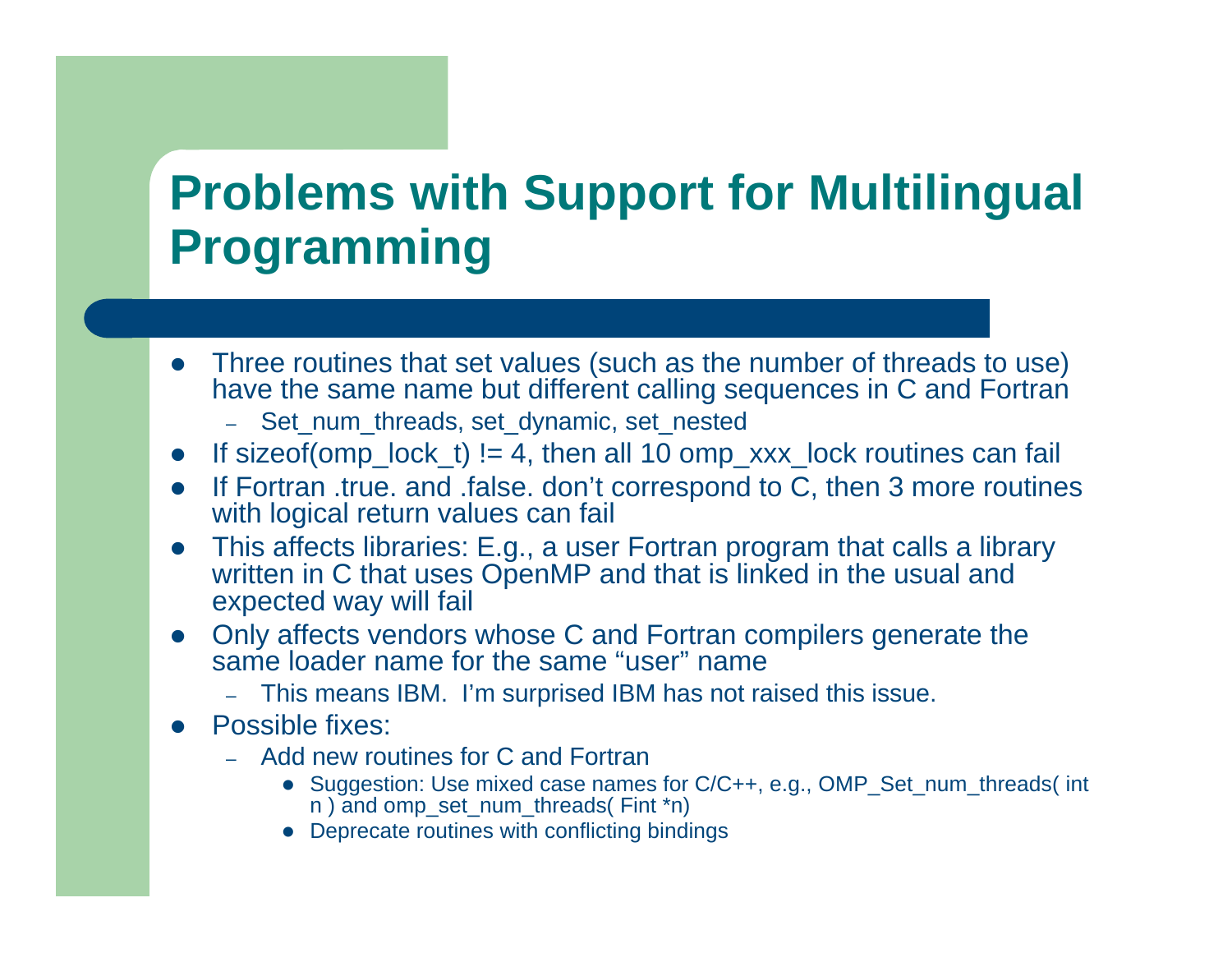## **Risks with "stub" version**

- How does an application know whether it got the stub version or not?
	- One vendor made this mistake with their thread library. Stubs in libc meant programs linked and ran but did not have any thread capability
		- Even worse, same routines provided a mutex between processes, meaning that an application could use fork to create a new process and expect the mutex to provide a mutex
			- (yes, this vendor should be shot)
- There should be a runtime call to discover level of support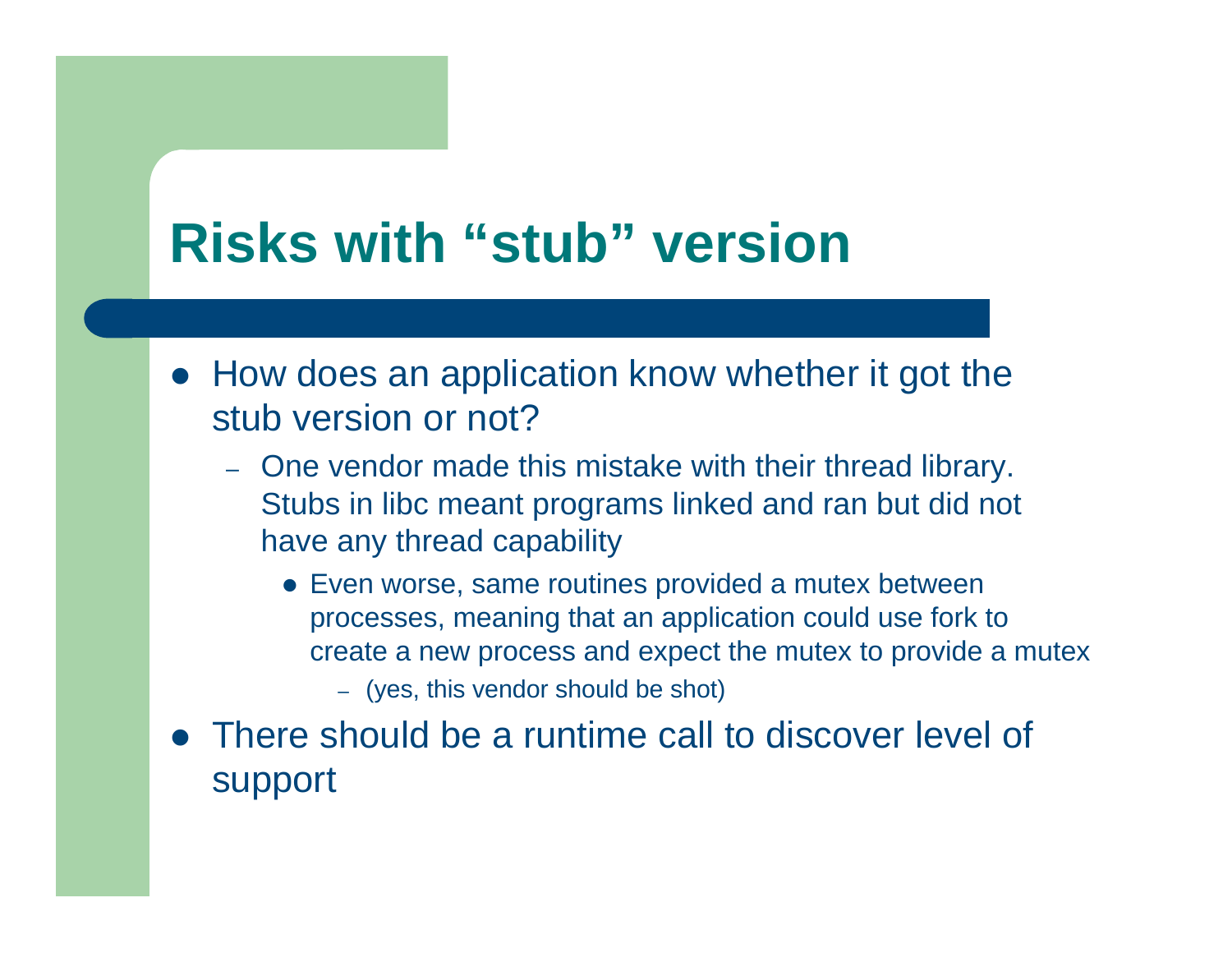# **Dangerous Language Features**

- $\bullet$ "The language should make it hard to write incorrect programs"
- 0 Many OpenMP defaults put the burden on the programmer rather than the compiler
	- Pragmatic reason: Make sure that OpenMP code will run fast with minimum intervention
- $\bullet$  We already saw flush
	- For this reason, most thread libraries include flush as a property of the lock/unlock routines
	- Better to treat this as an optimization if the user has evidence that performance requires fine-grain control, then provide a way to do that.
- $\bullet$  Another example: lastprivate
	- Without lastprivate, OpenMP pragmas can change the behavior of the program
		- Violates principle of least surprise
	- Compilers are usually good at detecting dead variables, so making lastprivate the default should not affect performance
	- If the semantics of "last value of loop variable used by some thread" is desired, then there should be a pragma for that
- $\bullet$ Many others